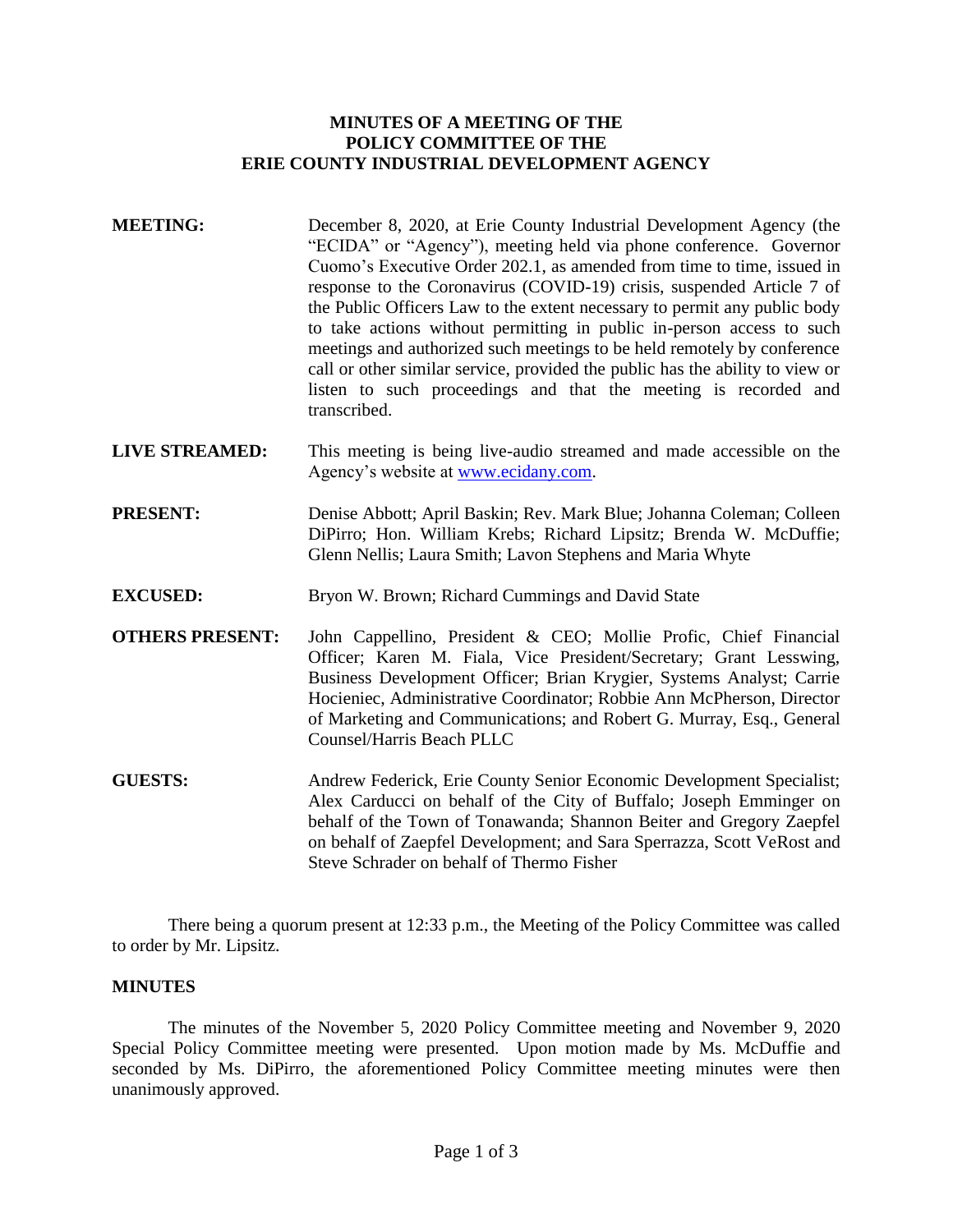# **PROJECT MATRIX**

Mr. Cappellino reviewed the Agency's Project Matrix. Mr. Lipsitz directed that the report be received and filed.

At this point in time Ms. Whyte joined the meeting.

### **PROJECT PRESENTATIONS**

Life Technologies Corporation-West Expansion (subsidiary of Thermo Fisher Scientific, Inc.), 3175 Staley Road, Grand Island, New York. Ms. Fiala presented this proposed sales tax and real property tax abatement benefits project involving the expansion of the current facility which is approximately 300,000 sq. ft. and to increase the Company's footprint by 50,000 sq. ft. The new facility will be utilized for the production of liquid animal origin free (AOF) products along with the purchase of approximately \$25M of manufacturing equipment. The company will also be making improvements to 12,000 sq. ft. of existing space.

Ms. Smith expressed her support of the project.

Ms. DiPirro expressed support for the project.

Ms. McDuffie expressed support for the project.

Ms. Fiala stated that in exchange for providing the sales and use tax and real property tax abatement benefits, the approval of this project will be conditioned upon adherence to certain material terms and conditions with respect to the potential modification, recapture and/or termination of financial assistance as follows:

| Condition               | Term                       | <b>Recapture Provision</b>                        |
|-------------------------|----------------------------|---------------------------------------------------|
|                         |                            | Investment amount equal to or greater than 85%    |
|                         |                            | of project amount.                                |
|                         |                            | Total Project Amount = $$90,000,000$              |
| <b>Total Investment</b> | At project completion      | $85\% = $76,500,000$                              |
|                         |                            | Maintain base: 818                                |
|                         |                            | Create 85% of Projected                           |
|                         |                            | Projected = $60$                                  |
|                         | Coincides with 10-year     | $85\% = 51$                                       |
| Employment              | <b>PILOT</b>               | Recapture Employment: 869                         |
|                         |                            |                                                   |
| Local Labor             | <b>Construction Period</b> | Adherence to policy including quarterly reporting |
|                         | Coincides with 10-year     |                                                   |
| Pay Equity              | <b>PILOT</b>               | Adherence to policy                               |
|                         | Coincides with 10-year     |                                                   |
| <b>Unpaid Tax</b>       | <b>PILOT</b>               | Adherence to policy                               |
|                         | Coincides with 10-year     | Recapture of state and local sales tax, real      |
| Recapture Period        | <b>PILOT</b>               | property taxes                                    |

# **Draft Recapture Material Terms**